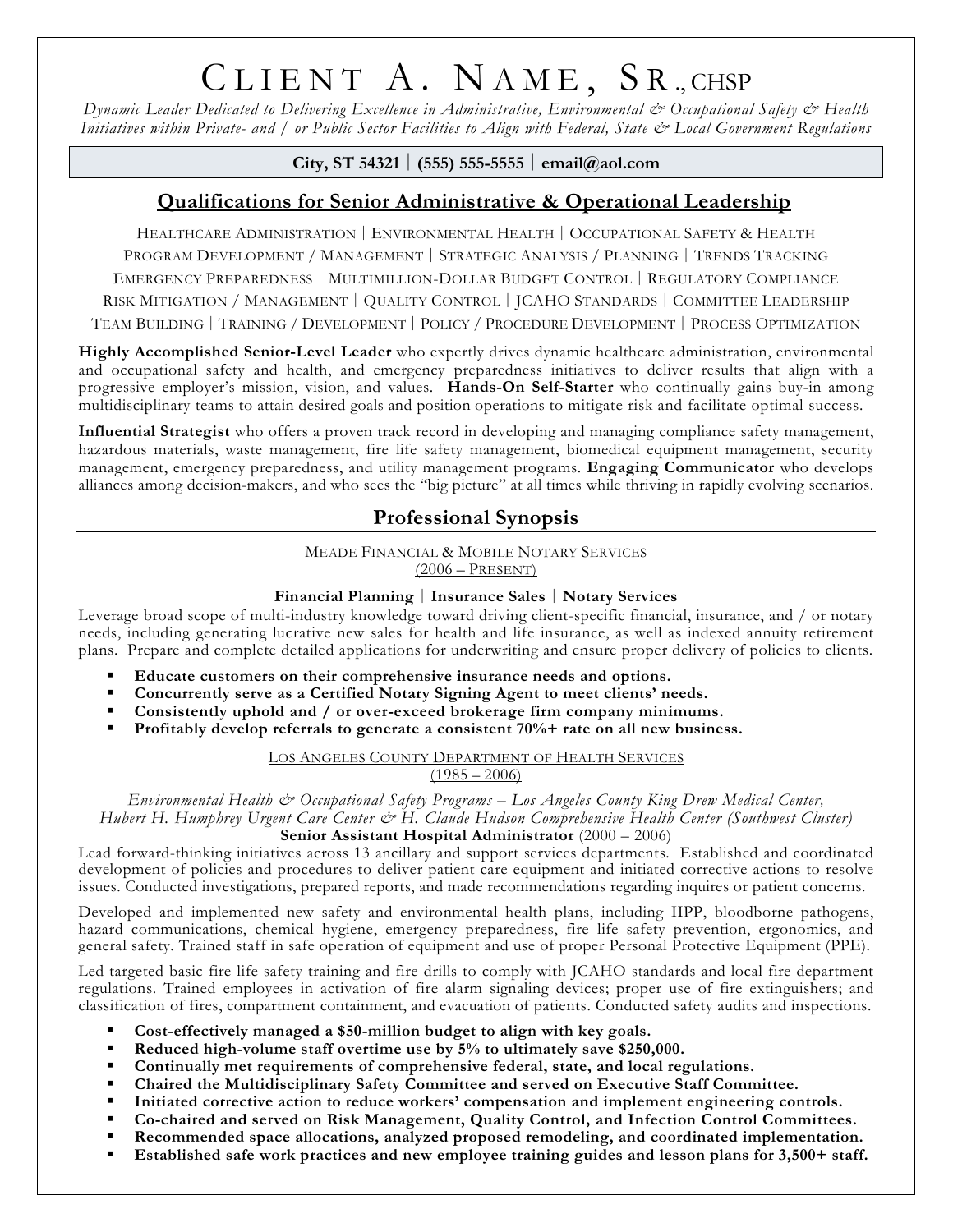#### **Client A. Name, Sr., CHSP** │ **Page Two** │ **(555) 555-5555**

#### **Professional Synopsis (continued)**

LOS ANGELES COUNTY DEPARTMENT OF HEALTH SERVICES

(CONTINUED)

*Environmental Health & Occupational Safety Programs – Los Angeles County King Drew Medical Center, Hubert H. Humphrey Urgent Care Center & H. Claude Hudson Comprehensive Health Center (Southwest Cluster)* **Hospital Safety Director** │ **Officer** (1990 – 2000)

Applied strong leadership talents toward developing, monitoring, and managing compliance for the effectiveness of a major environmental health and occupational safety program for 2,000+ employees. Conducted workplace site inspections to uncover unsafe conditions, investigate workers' compensation claims, and initiate corrective actions.

- **Developed new policies and procedures, guidelines, promotional materials, and training programs.**
- **Successfully trained, coached, and mentored 2,000+ staff in programs on Basic Fire Life Safety, Emergency Disaster Preparedness, Hazardous Material Waste, and all Spill & Clean Up Procedures.**
- **Seamlessly managed facility-wide Environment of Care – CAL / OSHA, IIPP, and JCAHO standards.**

*USC Medical Center*

**Safety Assistant** (1985 – 1990)

Led medical center-specific fire life safety and disaster emergency preparedness program initiatives. Rapidly identified administrative and / or technical challenges for county and contract staff, including driving formal hospital inspections, investigations, and / or follow-ups on license code violations and employee occupational hazards.

- **Concurrently served as a highly qualified Basic Fire Life Safety Training Instructor.**
- **Co-implemented changes while writing associated procedure manuals and instructions.**

### **Education & Professional Development**

CALIFORNIA STATE UNIVERSITY, DOMINGUEZ HILLS

**Bachelor of Arts in Interdisciplinary Studies** (Public Administration)

Certified Healthcare Safety Professional (CHSP) – International Board for Certification of Safety Managers

Certificate of Fitness (No. HC0034) – City of Los Angeles Occupational Safety Certificate – University of California, Irvine First Responder's Occupational Level Certificate – University of California, Los Angeles

> *National Fire Protection Association* Life Safety Code Seminar

*JCAHO Educational Conference* Healthcare Quality Management, Risk Management & Safety Management

*California Specialized Training Institute (CSTI)* Hazardous Materials Course │ First Responder Operational Level │ 3M Respirator Training Instructor

*Los Angeles County Office of Emergency Management* Bomb Threat Awareness & Procedures Certificate │ Improving Organizational Performance Standardized Emergency Management Command Systems │ Hospital Incident Command Systems

> *PRIMEDIA Workplace Learning (PWPL)* Environment of Care Standards │ Integrating Leadership

### **Professional Leadership & Affiliations**

Health Services Management Forum –President (1995 – 2002) American Society of Safety Professionals – Professional Member (Since 2000) Department of Health Services Safety Officers Committee – Chairperson (1998 – 2003)

John Muir High School – Partner & Mentor for Youth Development (2012) Abundant Harvest Living in Faith Together Church, Altadena, CA – Deacon (2011)

**Community, Congressional & Professional Commendations Provided Upon Request**